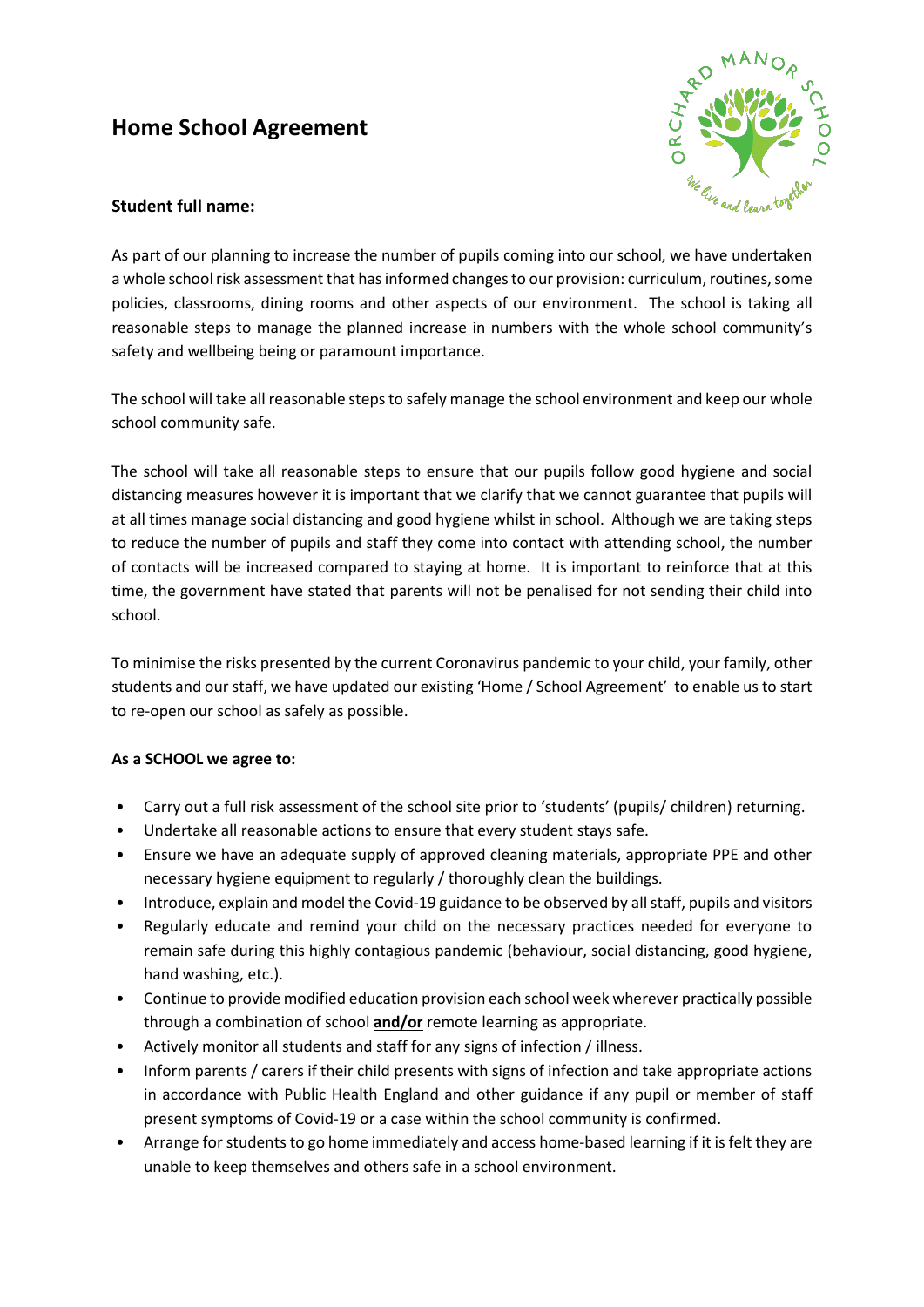- Regularly review if the school can continue to support your child in school or whether on a risk assessed basis it was judged that they would be safer educated remotely at home.
- Minimise the number of adults in the school at any one time whilst maintaining safe working staff to student ratios and the effective operation of the school.

# **As PARENTS / CARERS we agree to:**

- Keep my child at home if they show any signs of being unwell.
- Keep the school informed of any changes to my child's health.
- Keep my child at home for 7 days before they return to school (in accordance with Public Health guidance) if they are sent home from school due to showing signs of Coronavirus.
- Self-isolate my child at home for 14 days if anyone else in my household is showing symptoms of Coronavirus infection.
- NOT send my child into school if they are 'having a bad day' and would struggle to, or not be able to, follow safe behaviour and social distancing expectations / rules.
- Respect and support the school's decision if they have concerns for my child in relation to theirs or others safety and think that they would be safer at home.
- Provide contact details, if different from our usual ones, for the time my child is in school, including whilst travelling to / from school and be available for contact during these time.
- Discuss with my child the importance of consistently being safe with their:
	- $\checkmark$  Behaviour (i.e. NO coughing close to others, spitting anywhere, touching or hurting others, running off, etc.).
	- $\checkmark$  Consistently following staff instructions.
	- $\checkmark$  Social distancing.
	- $\checkmark$  Good personal hygiene (including regular / thorough hand washing, 'binning' used tissues, etc.).
	- $\checkmark$  Not bringing personal items to school

### **As a STUDENT I agree to:**

- Comply with Orchard Manor's existing expectations: Always listen to and follow staff requests and instructions: wear the correct school uniform, do not bring mobile devices into school and be in the right place at the right time.
- Consistently following staff instructions.
- Comply with ALL Covid-19 guidance provided, displayed, introduced, explained and modelled
- Follow the hygiene and social distancing rules and signs to keep myself and others safe.
- Do not bring personal items into school such as bags, stationary, mobile devices
- Behave sensibly so that I do not put others at risk (i.e. NO coughing close to others, spitting anywhere, touching or hurting others, running off, etc.).
- Frequently and regularly wash my hands thoroughly with soap and water.
- Good personal hygiene including using tissues to catch coughs and sneezes and 'binning' the tissues after use.
- Only enter rooms that staff direct me to enter.
- Only mix with other pupils I am told I am able to.
- Not to try to enter any of the closed rooms or buildings on the school site.